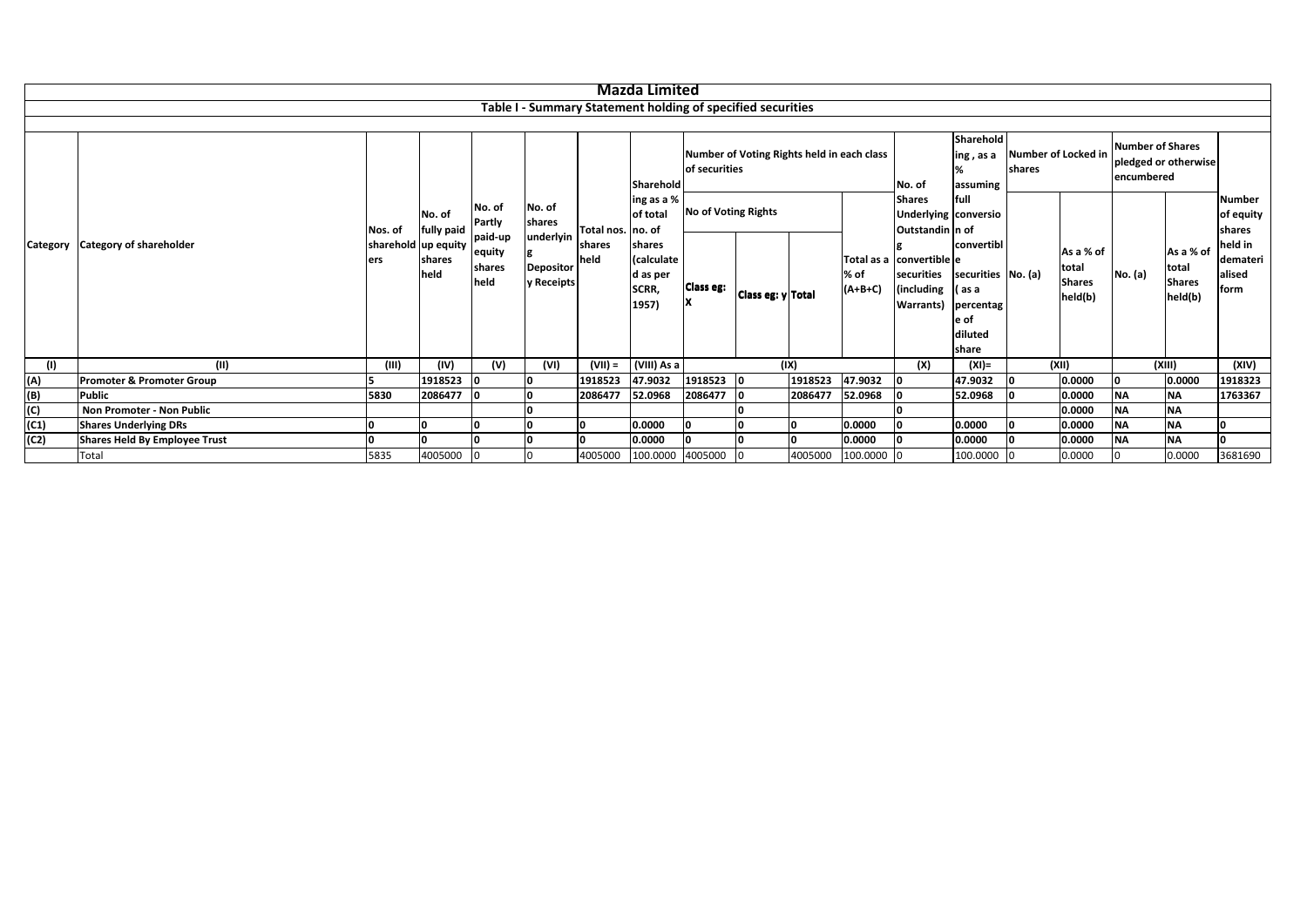|                |                                                                           |      |                             |                                           |                                     |                                                                                      | <b>Mazda Limited</b>         |                                                                           |                                                             |                   |                 |                   |                                                                                          |                                                                                                            |                               |                                                |                                                               |                                                |                                                 |
|----------------|---------------------------------------------------------------------------|------|-----------------------------|-------------------------------------------|-------------------------------------|--------------------------------------------------------------------------------------|------------------------------|---------------------------------------------------------------------------|-------------------------------------------------------------|-------------------|-----------------|-------------------|------------------------------------------------------------------------------------------|------------------------------------------------------------------------------------------------------------|-------------------------------|------------------------------------------------|---------------------------------------------------------------|------------------------------------------------|-------------------------------------------------|
|                |                                                                           |      |                             |                                           |                                     | Table II - Statement showing shareholding pattern of the Promoter and Promoter Group |                              |                                                                           |                                                             |                   |                 |                   |                                                                                          |                                                                                                            |                               |                                                |                                                               |                                                |                                                 |
|                |                                                                           |      |                             |                                           |                                     |                                                                                      |                              |                                                                           |                                                             |                   |                 |                   |                                                                                          |                                                                                                            |                               |                                                |                                                               |                                                |                                                 |
|                | Category & Name of the shareholders                                       |      |                             |                                           |                                     |                                                                                      | Total nos.<br>shares<br>held | ing %<br>calculated<br>as per<br>SCRR,<br>1957 As a<br>% of<br>$(A+B+C2)$ | Number of Voting Rights held in each class<br>of securities |                   |                 |                   | No. of                                                                                   | Sharehold<br>ing , as a<br>assuming                                                                        | Number of Locked in<br>shares |                                                | <b>Number of Shares</b><br>pledged or otherwise<br>encumbered |                                                |                                                 |
|                |                                                                           |      |                             | No. of                                    | Partly                              | No. of<br>shares<br>underlyin<br><b>Depositor</b><br><b>Receipts</b>                 |                              |                                                                           | Sharehold No of Voting Rights                               |                   |                 |                   | <b>Shares</b><br>Underlyin                                                               | full<br>conversio                                                                                          |                               |                                                |                                                               |                                                | Number<br>of equity                             |
|                |                                                                           | PAN  | Nos. of<br>sharehold<br>ers | fully paid<br>up equity<br>shares<br>held | paid-up<br>equity<br>shares<br>held |                                                                                      |                              |                                                                           | <b>Class eg:</b>                                            | Class eg: y Total |                 | % of<br>$(A+B+C)$ | Outstandi<br>ng<br>Total as a convertibl<br>securities<br>(including<br><b>Warrants)</b> | n of<br>convertibl<br>securities $ $ No. (a)<br>ass a<br>percentag<br>e of<br>diluted<br>share<br>capital) |                               | As a % of<br>total<br><b>Shares</b><br>held(b) | No. (a)                                                       | As a % of<br>total<br><b>Shares</b><br>held(b) | shares<br>held in<br>demateri<br>alised<br>form |
|                | (1)                                                                       | (II) | (III)                       | (IV)                                      | (V)                                 | (VI)                                                                                 | $(VII) =$                    | (VIII) As a                                                               |                                                             |                   | (IX)            |                   | (X)                                                                                      | $(XI) =$                                                                                                   |                               | (XII)                                          |                                                               | (XIII)                                         | (XIV)                                           |
|                | Indian                                                                    |      |                             |                                           |                                     |                                                                                      |                              |                                                                           |                                                             |                   |                 |                   |                                                                                          |                                                                                                            |                               |                                                |                                                               |                                                |                                                 |
| (a)            | <b>Individuals / Hindu Undivided Family</b>                               |      | Б                           | 1918523                                   |                                     | <sup>0</sup>                                                                         | 1918523                      | 47.9032                                                                   | 1918523                                                     | n                 | 1918523         | 47.9032           |                                                                                          | 47.9032                                                                                                    |                               | 'n                                             | l0.                                                           |                                                | 1918523                                         |
|                | Shanaya Mody Khatua                                                       |      |                             | 1236535                                   |                                     |                                                                                      | 1236535                      | 30.8748                                                                   | 1236535                                                     |                   | 1236535         | 30.8748           |                                                                                          | 30.8748                                                                                                    |                               | l <sub>0</sub>                                 | 0.0000                                                        |                                                | 1236535                                         |
|                | Percy Xerex Avari                                                         |      |                             | 406088                                    |                                     | $\Omega$                                                                             | 406088                       | 10.1395                                                                   | 406088                                                      |                   | 406088          | 10.1395           |                                                                                          | 10.1395                                                                                                    | l <sub>0</sub>                |                                                | 0.0000                                                        |                                                | 406088                                          |
|                | Sheila Sorab Mody                                                         |      |                             | 275700                                    |                                     |                                                                                      | 275700                       | 6.8839                                                                    | 275700                                                      |                   | 275700          | 6.8839            |                                                                                          | 6.8839                                                                                                     | l <sub>0</sub>                |                                                | 0.0000                                                        |                                                | 275700                                          |
|                | Xerxes D. Avari                                                           |      |                             | 100                                       |                                     |                                                                                      | 100                          | 0.0025                                                                    | 100                                                         |                   | 100             | 0.0025            |                                                                                          | 0.0025                                                                                                     | $\Omega$                      |                                                |                                                               |                                                |                                                 |
|                | Katty X. Avari                                                            |      |                             | 100                                       |                                     |                                                                                      | 100                          | 0.0025                                                                    | 100                                                         | <sup>0</sup>      | 100             | 0.0025            |                                                                                          | 0.0025                                                                                                     | l n                           | <sup>0</sup>                                   |                                                               |                                                |                                                 |
| (b)            | Central Government / State Government(s)                                  |      | 0                           | n                                         |                                     | n                                                                                    | 0                            | 0.0000                                                                    | n                                                           | O                 | I٥              | 0.0000            |                                                                                          | 0.0000                                                                                                     | 0                             | 0                                              | 0.0000                                                        | n                                              | 0.0000                                          |
| (c)            | <b>Financial Institutions / Banks</b>                                     |      | n                           |                                           |                                     |                                                                                      | o                            | 0.0000                                                                    |                                                             | <b>n</b>          | ١o              | 0.0000            |                                                                                          | 0.0000                                                                                                     | ١o                            | 'n                                             | 0.0000                                                        |                                                | 0.0000                                          |
| (d)            | Any Other (Specify)                                                       |      | 0                           | n                                         |                                     | n                                                                                    | o                            | 0.0000                                                                    |                                                             | n                 | ١o              | 0.0000            |                                                                                          | 0.0000                                                                                                     | ١o                            | 'n                                             | 0.0000                                                        |                                                | 0.0000                                          |
|                | Sub Total (A)(1)                                                          |      | 5                           | 1918523                                   |                                     |                                                                                      | 1918523                      | 47.9032                                                                   | 1918523                                                     |                   | 1918523         | 47.9032           |                                                                                          | 47.9032                                                                                                    | ١o                            | 'n                                             | 0.0000                                                        |                                                | 1918323                                         |
| $\overline{2}$ | Foreign                                                                   |      |                             |                                           |                                     |                                                                                      |                              |                                                                           |                                                             |                   |                 |                   |                                                                                          |                                                                                                            |                               |                                                |                                                               |                                                |                                                 |
|                |                                                                           |      |                             |                                           |                                     |                                                                                      |                              |                                                                           |                                                             |                   |                 |                   |                                                                                          |                                                                                                            |                               |                                                |                                                               |                                                |                                                 |
| (a)            | Individuals (Non-Resident Individuals / Foreign Individuals)              |      |                             |                                           |                                     |                                                                                      | n                            |                                                                           |                                                             | n                 |                 | 0.0000            |                                                                                          | n                                                                                                          | n                             | n                                              | 0.0000                                                        |                                                |                                                 |
| (b)            | Government                                                                |      | ١o                          | ١n                                        | ١n                                  | n                                                                                    | I٥                           | ١o                                                                        | n                                                           | O                 | ١o              | 0.0000            |                                                                                          | n                                                                                                          | ١o                            | n                                              | 0.0000                                                        |                                                | <b>n</b>                                        |
| (c)            | Institutions                                                              |      | O                           |                                           | <sup>0</sup>                        | U                                                                                    | o                            | n                                                                         |                                                             | n                 | I٥              | 0.0000            |                                                                                          |                                                                                                            | o                             | n                                              | 0.0000                                                        |                                                | n                                               |
| (d)            | Foreign Portfolio Investor                                                |      | $\Omega$                    |                                           |                                     |                                                                                      | o                            |                                                                           |                                                             | n                 | ١o              | 0.0000            |                                                                                          |                                                                                                            | ١o                            | n                                              | 0.0000                                                        |                                                | n                                               |
| (e)            | Any Other (Specify)                                                       |      | $\Omega$                    |                                           |                                     | n                                                                                    | o                            | 'n                                                                        |                                                             | n                 | ١n              | 0.0000            |                                                                                          |                                                                                                            | o                             | n                                              | 0.0000                                                        |                                                | n                                               |
|                | Sub Total (A)(2)                                                          |      | 'n                          |                                           | n                                   |                                                                                      | o                            | n                                                                         |                                                             | n                 | ١n              | 0.0000            |                                                                                          |                                                                                                            | ١n                            | n                                              | 0.0000                                                        |                                                | n                                               |
|                | Total Shareholding Of Promoter And Promoter Group (A)=<br>$(A)(1)+(A)(2)$ |      |                             | 1918523                                   |                                     |                                                                                      | 1918523 47.9032              |                                                                           | 1918523                                                     |                   | 1918523 47.9032 |                   |                                                                                          | 47.9032                                                                                                    | ١o                            | n                                              | 0.0000                                                        |                                                | 1918323                                         |

Details of Shares which remain unclaimed may be given hear along with details such as number of shareholders, outstanding shares held in demat/unclaimed suspense account, voting rights which are **frozen etc.**

**Note :**

**(1) PAN would not be displayed on website of Stock Exchange(s)**

(2) The term 'Encumbrance' has the same meaning as assigned under regulation 28(3) of SEBI (Substantial Acquisition of Shares and Takeovers) Regulations, 2011.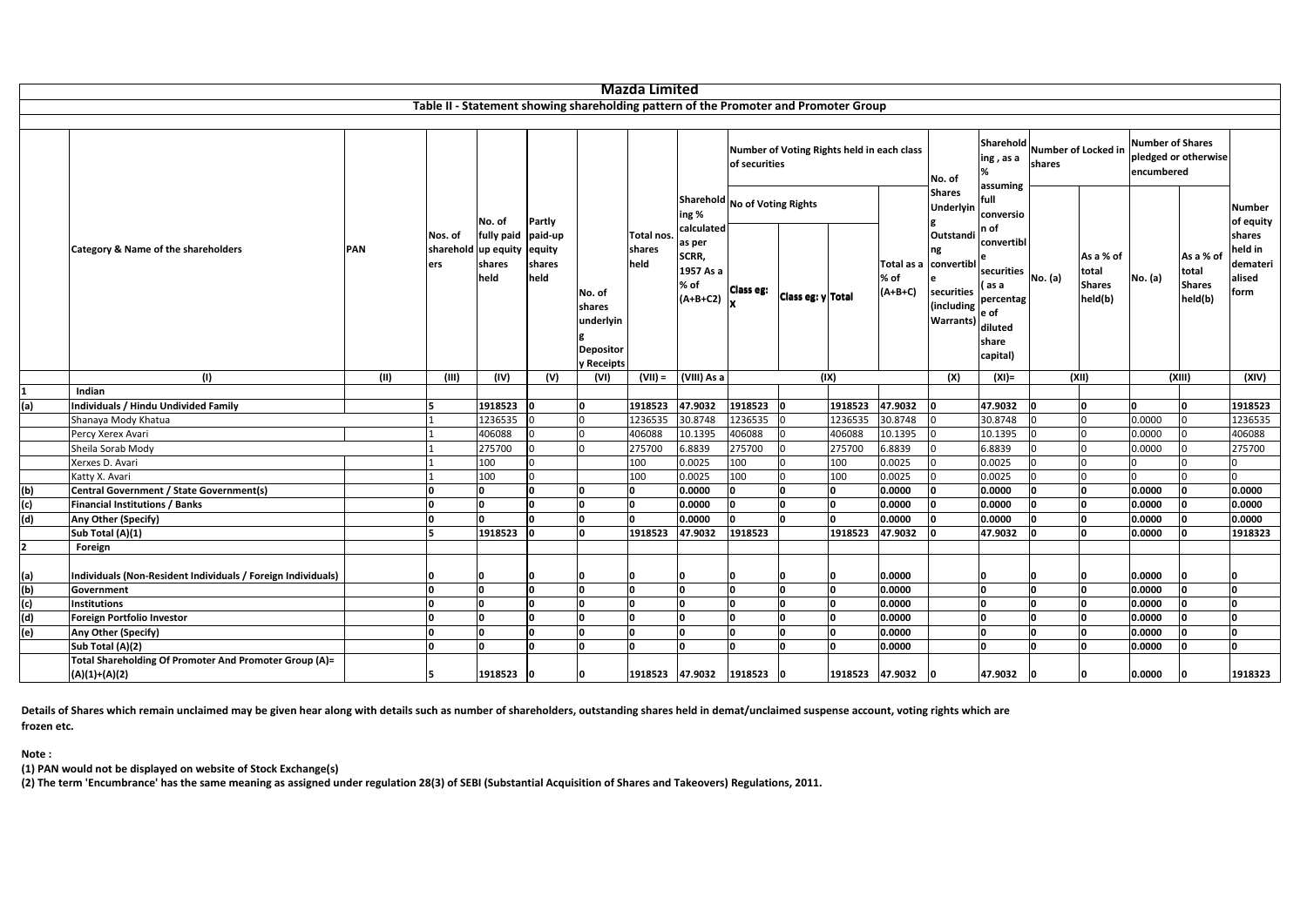|     |                                                       |            |                  |                    |         |                                                                              | Mazda Limited  |                    |                            |                                            |                |                  |                                                |                               |          |                     |                                       |                        |              |
|-----|-------------------------------------------------------|------------|------------------|--------------------|---------|------------------------------------------------------------------------------|----------------|--------------------|----------------------------|--------------------------------------------|----------------|------------------|------------------------------------------------|-------------------------------|----------|---------------------|---------------------------------------|------------------------|--------------|
|     |                                                       |            |                  |                    |         | Table III - Statement showing shareholding pattern of the Public shareholder |                |                    |                            |                                            |                |                  |                                                |                               |          |                     |                                       |                        |              |
|     |                                                       |            |                  |                    |         |                                                                              |                |                    |                            |                                            |                |                  |                                                |                               |          |                     |                                       |                        |              |
|     |                                                       |            |                  |                    |         | No. of                                                                       |                | Sharehold<br>ing % | calculated of securities   | Number of Voting Rights held in each class |                |                  | <b>Shares</b><br>Underlyin %<br>Outstandi full | ing, as a<br>assuming         | shares   | Number of Locked in | <b>Number of Shares</b><br>encumbered | pledged or otherwise   | Number       |
|     |                                                       |            |                  | No. of             | Partly  | shares                                                                       |                | as per             |                            |                                            |                |                  | ng                                             | conversio                     |          |                     |                                       |                        | of equity    |
|     |                                                       |            |                  | fully paid paid-up |         | underlyin                                                                    |                | SCRR,              |                            |                                            |                |                  | convertibl n of                                |                               |          | As a % of           |                                       | As a % of              | shares       |
|     |                                                       |            | Nos. of          | up equity          | equity  |                                                                              | Total nos.     | 1957 As a          | <b>No of Voting Rights</b> |                                            |                | Total as a e     |                                                | convertibl                    |          | total               |                                       | total                  | held in      |
|     |                                                       |            | sharehold shares |                    | shares  | Depositor shares                                                             |                | % of               |                            |                                            |                | % of             | securities                                     |                               |          | <b>Shares</b>       |                                       | <b>Shares</b>          | demateria    |
|     | Category & Name of the shareholders                   | <b>PAN</b> | ers              | held               | held    | y Receipts held                                                              |                |                    |                            | (A+B+C2) Class eg: X Class eg: y Total     |                | $(A+B+C)$        |                                                | (including securities No. (a) |          | held(b)             | No. (a)                               | held(b)                | lised form   |
|     | (1)                                                   | (11)       | (III)            | (IV)               | (V)     | (VI)                                                                         | $(VII) =$      | (VIII) As a        |                            |                                            | (IX)           |                  | (X)                                            | $(XI) =$                      |          | (XII)               |                                       | (XIII)                 | (XIV)        |
|     | <b>Institutions</b>                                   |            |                  |                    |         |                                                                              |                |                    |                            |                                            |                |                  |                                                |                               |          |                     |                                       |                        |              |
| (a) | <b>Mutual Fund</b>                                    |            | 'n               |                    |         | O                                                                            | O              | 0.0000             |                            | <sup>0</sup>                               |                | 0.0000           | <b>n</b>                                       | 0.0000                        | O        | 0.0000              | <b>NA</b>                             | <b>NA</b>              | n            |
| (b) | <b>Venture Capital Funds</b>                          |            | I∩               |                    |         | O                                                                            | n              | 0.0000             |                            | n                                          |                | 0.0000           | $\Omega$                                       | 0.0000                        | U        | 0.0000              | <b>NA</b>                             | <b>NA</b>              | O            |
| (c) | <b>Alternate Investment Funds</b>                     |            | 'n               |                    | n       | 'n                                                                           | 0              | 0.0000             |                            | <sup>0</sup>                               |                | 0.0000           | n                                              | 0.0000                        | n        | 0.0000              | <b>NA</b>                             | <b>NA</b>              | O            |
| (d) | <b>Foreign Venture Capital Investors</b>              |            |                  |                    |         | O                                                                            | 0.             | 0.0000             |                            | n                                          |                | 0.0000           | n                                              | 0.0000                        | n        | 0.0000              | <b>NA</b>                             | <b>NA</b>              | o            |
| (e) | Foreign Portfolio Investor                            |            |                  | 1356               | O       | o                                                                            | 1356           | 0.0339             | 1356                       | O                                          | 1356           | 0.0339           | $\Omega$                                       | 0.0339                        | 0        | 0.0000              | <b>NA</b>                             | <b>NA</b>              | 1356         |
| (f) | <b>Financial Institutions / Banks</b>                 |            |                  | 800                | O       | O                                                                            | 800            | 0.0200             | 800                        | O                                          | 800            | 0.0200           |                                                | 0.0200                        | O        | 0.0000              | <b>NA</b>                             | <b>NA</b>              | 800          |
| (g) | <b>Insurance Companies</b>                            |            | I۵               |                    | n       | n                                                                            | O              | 0.0000             | n                          | O                                          |                | 0.0000           |                                                | 0.0000                        | n        | 0.0000              | <b>NA</b>                             | <b>NA</b>              | O            |
| (h) | Provident Funds/ Pension Funds                        |            | 'n               |                    |         | O                                                                            | O              | 0.0000             |                            | O                                          | O              | 0.0000           |                                                | 0.0000                        | n        | 0.0000              | <b>NA</b>                             | <b>NA</b>              | O            |
| (i) | Any Other (Specify)                                   |            | 'n               |                    |         | O                                                                            | O              | 0.0000             |                            | O                                          |                | 0.0000           |                                                | 0.0000                        |          | 0.0000              | <b>NA</b>                             | <b>NA</b>              | O            |
|     | Sub Total (B)(1)                                      |            |                  | 2156               |         | n                                                                            | 2156           | 0.0538             | 2156                       | <sup>0</sup>                               | 2156           | 0.0538           |                                                | 0.0538                        |          | 0.0000              | <b>NA</b>                             | <b>NA</b>              | 2156         |
|     | Central Government/ State Government(s)/              |            |                  |                    |         |                                                                              |                |                    |                            |                                            |                |                  |                                                |                               |          |                     |                                       |                        |              |
|     | <b>President of India</b>                             |            |                  |                    |         |                                                                              |                |                    |                            |                                            |                |                  |                                                |                               |          |                     |                                       |                        |              |
|     | Sub Total (B)(2)                                      |            | O                |                    | O       | n                                                                            | O              | 0.0000             |                            | O                                          |                | 0.0000           |                                                | 0.0000                        | O        | 0.0000              | <b>NA</b>                             | <b>NA</b>              | o            |
|     | <b>Non-Institutions</b>                               |            |                  |                    |         |                                                                              |                |                    |                            |                                            |                |                  |                                                |                               |          |                     |                                       |                        |              |
| (a) | <b>Individuals</b>                                    |            |                  |                    | n       |                                                                              |                |                    |                            |                                            |                |                  |                                                |                               | O        |                     | <b>NA</b>                             | <b>NA</b>              |              |
|     | Individual shareholders holding nominal share         |            |                  |                    |         |                                                                              |                |                    |                            |                                            |                |                  |                                                |                               |          |                     |                                       |                        |              |
|     | capital up to Rs. 2 lakhs.                            |            | 5416             | 1073638            |         | U                                                                            | 1073638        | 26.8074            | 1073638                    |                                            | 1073638        | 26.8074          |                                                | 26.8074                       |          | 0.0000              | <b>NA</b>                             | <b>NA</b>              | 1044428      |
|     | ii. Individual shareholders holding nominal           |            |                  |                    |         |                                                                              |                |                    |                            |                                            |                |                  |                                                |                               |          |                     |                                       |                        |              |
|     | share capital in excess of Rs. 2 lakhs.               |            |                  | 295785             |         |                                                                              | 295785         | .3854              | 295785                     |                                            | 295785         | 7.3854           |                                                | 7.3854                        |          | 0.0000              | <b>NA</b>                             | <b>NA</b>              | 295785       |
|     | Bharat Jamnadas Dattani                               | AABPD6008J |                  | 63505              |         |                                                                              | 63505          | L.5856             | 63505                      |                                            | 63505          | 1.5856           |                                                | 1.5856                        |          | 0.0000              | <b>NA</b>                             | <b>NA</b>              | 63505        |
|     | Nilesh Hastimal Shah                                  | AHLPS4926R |                  | 42300              |         |                                                                              | 42300          | 1.0562             | 42300                      |                                            | 42300          | 1.0562           |                                                | 1.0562                        |          | 0.0000              | <b>NA</b>                             | <b>NA</b>              | 42300        |
|     | Shailesh Babalal Shah                                 | AFXPS4895K |                  | 42120              |         |                                                                              | 42120          | 1.0517             | 42120                      |                                            | 42120          | 1.0517           |                                                | 1.0517                        |          | 0.0000              | <b>NA</b>                             | <b>NA</b>              | 42120        |
|     | Sharad Kanayalal Shah                                 | AAKPS6262N |                  | 91500              |         |                                                                              | 91500          | 2.2846             | 91500                      |                                            | 91500          | 2.2846           |                                                | 2.2846                        |          | 0.0000              | <b>NA</b>                             | <b>NA</b>              | 91500        |
| (b) | <b>NBFCs registered with RBI</b>                      |            |                  | 831                | n       |                                                                              | 831            | 0.0207             | 831                        | <b>n</b>                                   | 831            | 0.0207           |                                                | 0.0207                        |          | 0.0000              | <b>NA</b>                             | <b>NA</b>              | 831          |
|     | <b>Trust Employee</b>                                 |            | I∩               |                    | n       | U                                                                            | n              | 0.0000             |                            | n                                          |                | 0.0000           |                                                | 0.0000                        |          | 0.0000              | <b>NA</b>                             | <b>NA</b>              | O            |
|     | <b>Overseas Depositories (holding DRs) (balancing</b> |            |                  |                    |         |                                                                              |                |                    |                            |                                            |                |                  |                                                |                               |          |                     |                                       |                        |              |
| (d) | figure)                                               |            |                  |                    |         | o                                                                            |                | 0.0000             |                            | O                                          |                | 0.0000           |                                                | 0.0000                        |          | 0.0000              | <b>NA</b>                             | <b>NA</b>              | <sup>0</sup> |
| (c) | Any Other (Specify)                                   |            | 405              | 714067             | o       | O                                                                            | 714067         | 17.8294            | 714067                     |                                            | 714067         | 17.8294          |                                                | 17.8294                       |          | 0.0000              | <b>NA</b>                             | <b>NA</b>              | 420167       |
|     | <b>IEPF</b>                                           |            |                  | 30707              | n       |                                                                              | 30707          | 0.7667             | 30707                      |                                            | 30707          | 0.7667           |                                                | 0.7667                        |          | 0.0000              | <b>NA</b>                             | <b>NA</b>              | 30707        |
|     | <b>Hindu Undivided Family</b>                         |            | 178              | 107213             | n       | O                                                                            | 107213         | 2.6770             | 107213                     |                                            | 107213         | 2.6770           |                                                | 2.6770                        |          | 0.0000              | <b>NA</b>                             | <b>NA</b>              | 107213       |
|     | Non Resident Indians (Non Repat)                      |            | 55<br>56         | 23321<br>41703     | n<br>I۵ |                                                                              | 23321<br>41703 | 0.5823             | 23321                      |                                            | 23321<br>41703 | 0.5823           |                                                | 0.5823                        |          | 0.0000              | <b>NA</b>                             | <b>NA</b><br><b>NA</b> | 18921        |
|     | Non Resident Indians (Repat)                          |            |                  |                    |         |                                                                              |                | 1.0413             | 41703                      | $\Omega$                                   |                | 1.0413           |                                                | 1.0413                        |          | 0.0000              | <b>NA</b>                             |                        | 41703        |
|     | <b>Independent Director</b>                           |            |                  | 592                | n<br>o  | n<br>O                                                                       | 592            | 0.0148             | 592<br>641                 |                                            | 592<br>641     | 0.0148           |                                                | 0.0148                        |          | 0.0000              | <b>NA</b>                             | <b>NA</b><br><b>NA</b> | 592<br>641   |
|     | <b>Body Corp-Ltd Liability Partnership</b>            |            | 1                | 641<br>289500      | o       | ١o                                                                           | 641<br>289500  | 0.0160<br>7.2285   | 289500                     | O<br>O                                     | 289500         | 0.0160<br>7.2285 | ١n                                             | 0.0160<br>7.2285              | $\Omega$ | 0.0000<br>0.0000    | <b>NA</b><br><b>NA</b>                | <b>NA</b>              | ō            |
|     | <b>Overseas Bodies Corporates</b>                     |            |                  |                    |         |                                                                              |                |                    |                            |                                            |                |                  |                                                |                               |          |                     |                                       |                        |              |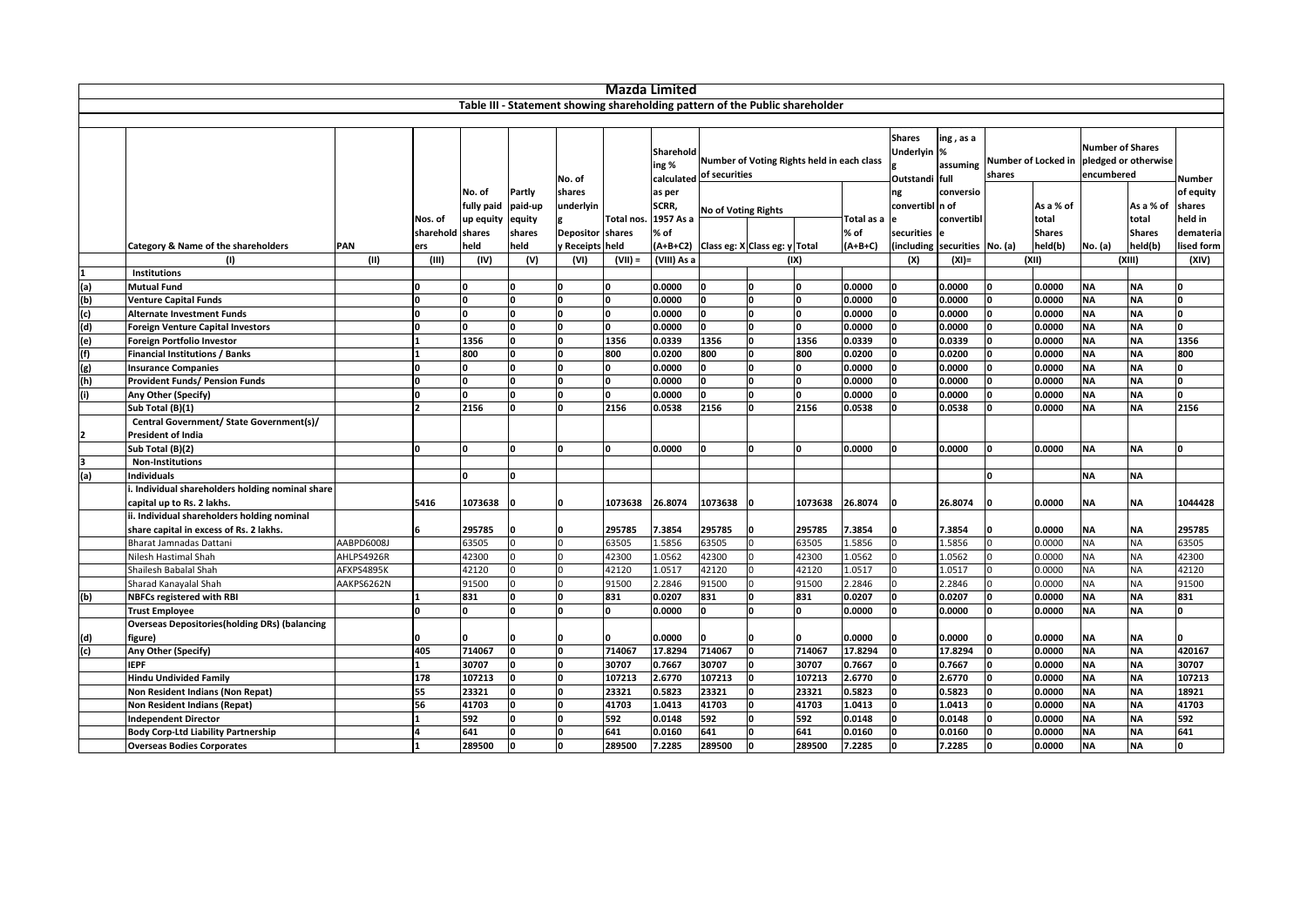| Croll-Reynolds International Inc.    |            |      | 289500   |  | 289500  | 7.2285  | 289500   | 289500  | 7.2285    | 7.2285    | 0.0000 | <b>NA</b>  |         |
|--------------------------------------|------------|------|----------|--|---------|---------|----------|---------|-----------|-----------|--------|------------|---------|
| <b>Clearing Member</b>               |            | 132  | 12698    |  | 12698   | 0.3171  | 12698    | 12698   | 0.3171    | 0.3171    | 0.0000 | <b>NA</b>  | 12698   |
| <b>Bodies Corporate</b>              |            |      | 207692   |  | 207692  | 5.1858  | 207692   | 207692  | 5.1858    | 5.1858    | 0.0000 | <b>NA</b>  | 207692  |
| Dorabjee And Company Private Limited | AABCD8561D |      | 62859    |  | 62859   | 1.5695  | 62859    | 62859   | 1.5695    | 1.5695    | 0.0000 | <b>NA</b>  | 62859   |
| Openxcell Technolabs Pvt Ltd         | AABCO1872A |      | 40617    |  | 40617   | 1.0142  | 40617    | 40617   | 1.0142    | 1.0142    | 0.0000 |            | 40617   |
| Sub Total (B)(3)                     |            | 5830 | 2084521  |  | 2084521 | 52.0480 | 2084521  | 2084521 | 52.0480   | 52.0480   | 0.0000 | <b>INA</b> | 1761211 |
| Total Public Shareholding (B)=       |            |      |          |  |         |         |          |         |           |           |        |            |         |
| $(B)(1)+(B)(2)+(B)(3)$               |            | 5830 | 20864770 |  | 2086477 | 52.0968 | 20864770 | 2086477 | 52.096810 | 52.096810 | 0.0000 | <b>NA</b>  | 1763367 |

**Details of the shareholders acting as persons in Concert including their Shareholding (No. and %):**

**No. of shareholders No. of Shares**No. of Shares

Details of Shares which remain unclaimed may be given hear along with details such as number of shareholders, outstanding shares held in demat/unclaimed suspense account, voting rights **which are frozen etc.**

**Note :**

**(1) PAN would not be displayed on website of Stock Exchange(s).**

(2) The above format needs to disclose name of all holders holding more than 1% of total number of shares

(3) W.r.t. the information pertaining to Depository Receipts, the same may be disclosed in the respective columns to the extent information available and the balance to be disclosed as held by custodian.